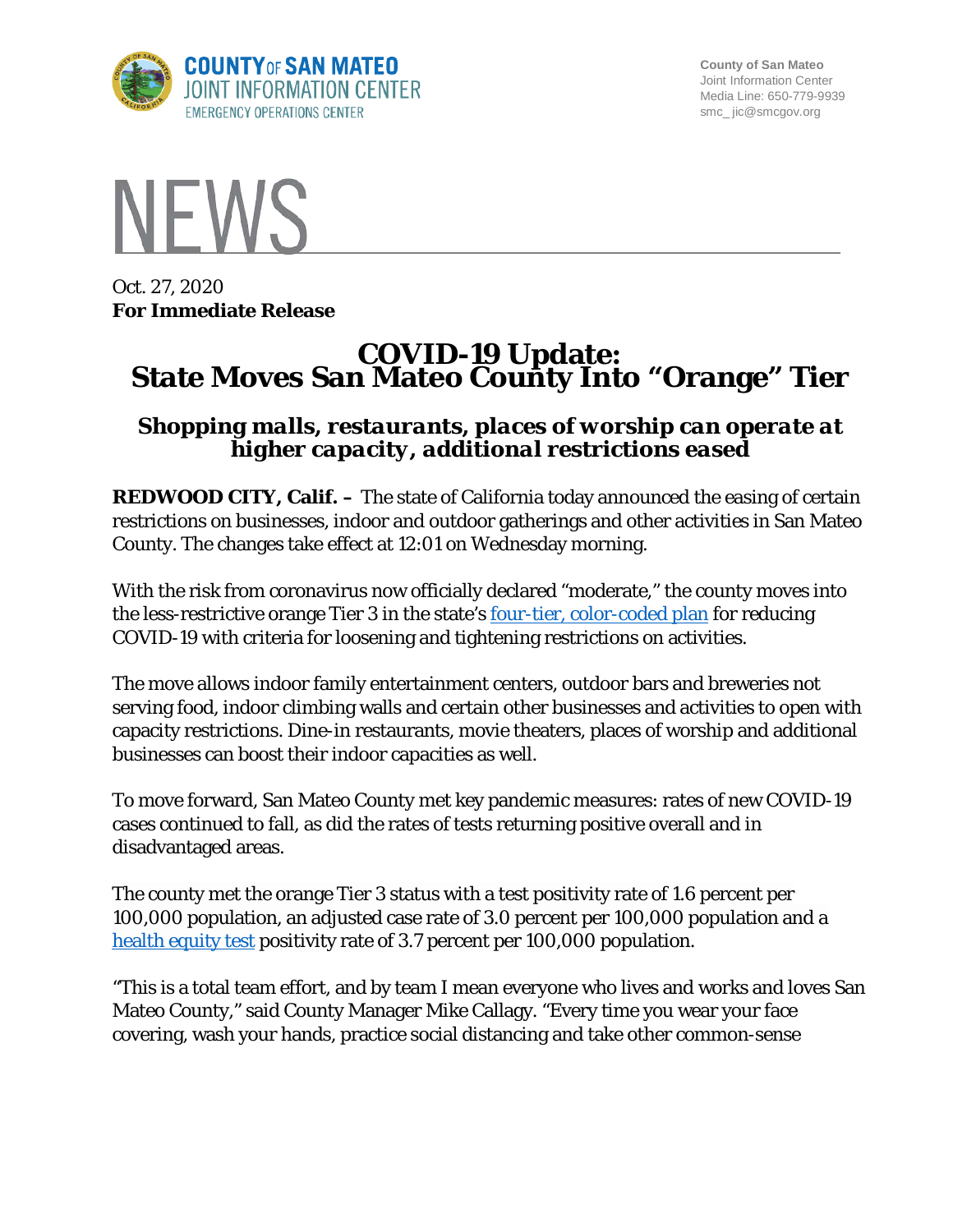precautions, you contribute to the team effort to reopening our economy and returning our lives to as normal as possible."

Businesses, museums, child care facilities and other operations that reopen must follow state health guidelines specific to that industry and adhere to local health orders mandating face coverings and other health and safety practices.

Local health officials credit in part the increased number of people who voluntarily got tested for COVID-19 for the good news. The County recently announced the ability to test up to 7,500 individuals each week – including children ages 5 and over at no-cost to participants. The County's capacity supplements the testing provided by the private health care sector.

Widespread testing plays a key role in the [state's criteria](https://covid19.ca.gov/safer-economy/) for loosening or tightening restrictions on certain activities and the economy. The [County's stated goals](https://www.smcgov.org/testing-strategy-covid-19) are to exceed the state median for testing, ensure equitable access to testing and invest in strategic community testing.

To get tested for COVID-19, call your health care provider or visit **smcgov.org/testing**.

Local health officials also cautioned that the recent drop in the rate of COVID-19 cases is no cause to let one's guard down.

"We ask everyone to continue to work to limit the exposure of themselves and their families to COVID-19," said San Mateo County Health Officer Dr. Scott Morrow. "We are moving quickly towards Halloween and the holiday season. We can't stress enough: wear your face covering, wash your hands, avoid close-contact with anyone not in your household. We have too much riding on our progress to go backwards now. Our comeback depends on all of us."

The County started September in the most restrictive purple Tier 1. Then on September 22, the state [moved San Mateo County](https://cmo.smcgov.org/press-release/sept-22-2020-covid-19-update-some-health-and-safety-restrictions-eased) to the red Tier 2.

With the move to orange Tier 3, the following is now allowed:

**Shopping malls:** Can open indoors with modifications

- Closed common areas
- Reduced capacity food courts

**Places of worship:** Can open indoors with modifications

• Open at 50% capacity or 200 people, whichever is fewer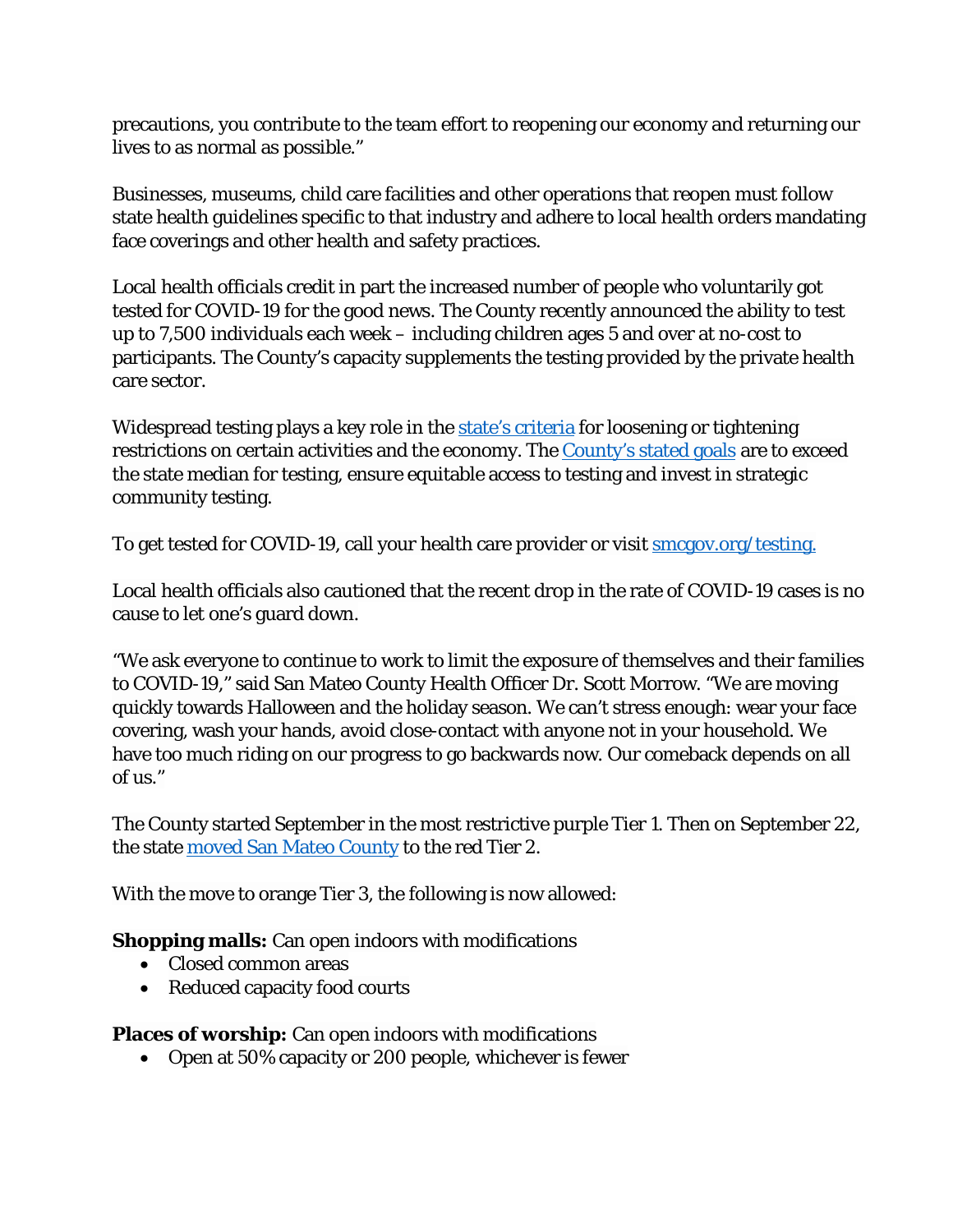**Dine-in restaurants:** Can open indoors with modifications

• Capacity must be limited to 50% or 200 people, whichever is fewer

## **Offices (non-essential businesses):** Can open indoors with modifications

• Encourage working remotely

## **Bars/Breweries (where no meal provided):** Can open outdoors only with modifications

### **Movie theaters:** Can open indoors with modifications

• Capacity must be limited to 50% or 200 people, whichever is less

#### **Gyms & fitness centers, including indoor pools:** Can open indoors with modifications

- Capacity must be limited to 25%
- Indoor pools can open
- Indoor hot tubs, saunas and steam rooms must close

### **Family entertainment centers**

- Can open indoors for naturally distanced activities, with modifications
	- o Capacity must be limited to 25%
	- o Bowling alleys and escape rooms allowed
- Can open outdoors with modifications for activities like kart racing, mini golf, batting cages

# **Hotels, lodging and short-term lodging rentals**

- Open with modifications
- Fitness centers can open to 25% capacity
- Indoor pools can open
- Indoor hot tubs, saunas, and steam rooms must close

#### **Museums:** Can open indoors with modifications

• Indoor activities limited to 50% capacity

#### **Schools**

• Schools may reopen fully for in-person instruction. Local school officials will decide whether and when that will occur

#### **Youth sports**

Follow this [guidance for youth sports](https://files.covid19.ca.gov/pdf/guidance-youth-sports--en.pdf) programs, including school-based, club, and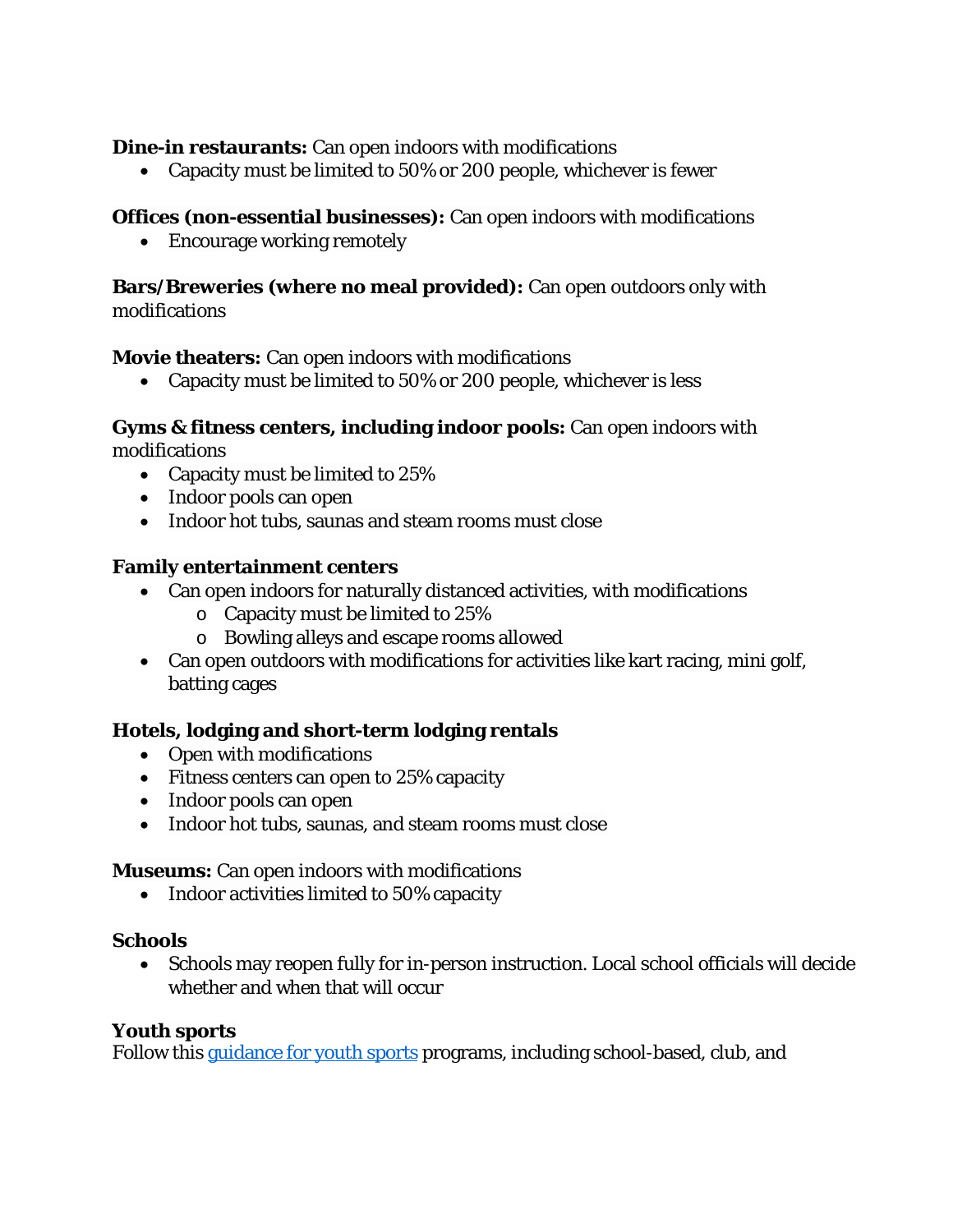recreational programs. Review the guidance and prepare a plan to support a safe environment for players, coaches and trainers, families, spectators, event/program/facility managers, workers, and volunteers.

- Check the [questions and answers](https://www.cdph.ca.gov/Programs/CID/DCDC/Pages/COVID-19/Youth-Sports-FAQ.aspx) about youth sports.
- Follow the [guidance related to cohorts](https://covid19.ca.gov/industry-guidance/#cohort-guidance) of children and youth.

For further information by industry sector, visit the state's [Industry Guidance](https://covid19.ca.gov/industry-guidance/) website.

**Small private gatherings:** allowed outdoors with modifications

- Masks and physical distancing required
- No more than 3 separate households attend (including the host's)
- Gatherings should be 2 hours or less
- Those with symptoms must not attend
- Those at high risk of severe illness strongly encouraged not to attend
- Singing, shouting, chanting, or exercising strongly discouraged

See guidance for [gatherings](https://covid19.ca.gov/stay-home-except-for-essential-needs/#gatherings) and [holidays.](https://covid19.ca.gov/holidays/)

### **Travel, Halloween, Día de los Muertos**

The move to orange Tier 3 does not change guidance from state and local health officials regarding travel and holiday gatherings.

#### **Travel**

From the [California Department of Public Health:](https://www.cdph.ca.gov/Programs/CID/DCDC/Pages/Immunization/ncov2019.aspx#Travel) You can travel for urgent matters or if such travel is essential to your permitted work. Even though businesses around the state are opening up, avoid travelling long distances for vacations or pleasure as much as possible.

# **Guidance for Safer Halloween & Día de los Muertos Celebrations**

Many traditional holiday activities promote congregating and mixing of households, which increase the risk of transmitting COVID-19. For this reason, San Mateo County Health recommends that you choose a safer alternative way to celebrate Halloween and Día de los Muertos and strongly discourages trick-or-treating. [Learn more.](https://www.smchealth.org/health-officer-updates/halloween-safety-guidance)

# **COVID-19 Metrics and Testing**

As of Monday, October 26, San Mateo County Health reported a total of 11,198 COVID-19 cases and 159 total deaths since the pandemic began in early March.

COVID-19 [testing for adults and children](https://www.smcgov.org/testing-strategy-covid-19) above the age of 5 is available through the County at no-cost to participants and by private health care providers.